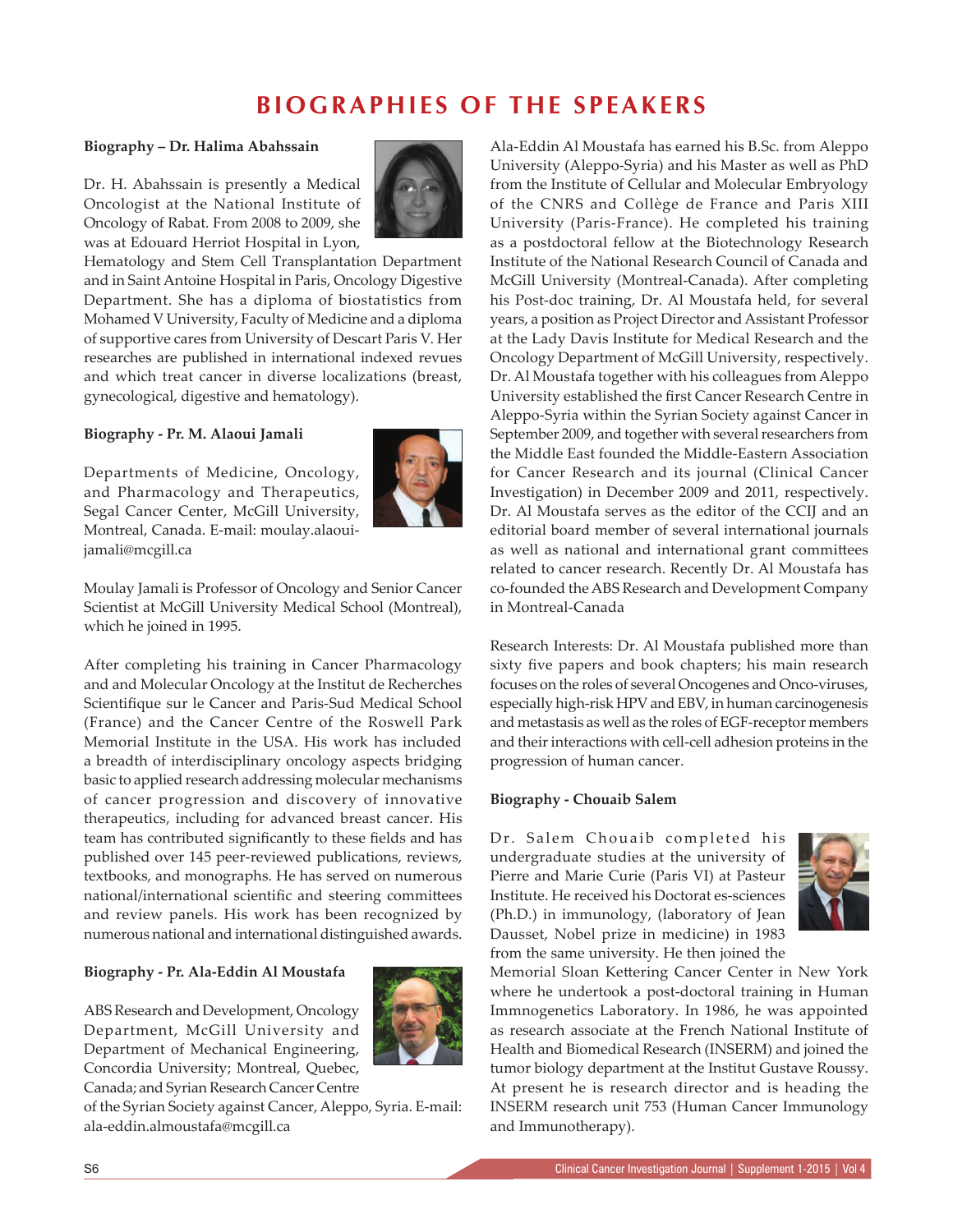Dr. Chouaib's laboratory currently focuses on the investigation of the functional cross talk between cytotoxic cells and tumor targets in the context of tumor microenvironment complexity and plasticity. Dr. Chouaib research was constantly directed at impulsing the transfer of fundamental concepts in clinical application in particular in the field of cancer vaccine and cancer immunotherapy.

He was awarded the cancer research prize of the French ligue against cancer in 1992 and in 2004 the presidential prize in biotechnology. He is lecturing tumor immunology for the PhD programs at the University Paris Sud. His research resulted in more than 220 scientific articles and several reviews in the field of human immunology and tumor biology as well as in editorship for contribution to several books. Furthermore he is guest lecturer at different universities. He is *ad hoc* referee for numerous journals and scientific foundations. He is a member of various professional associations and is scientific advisor and consultant in many scientific institutions.

#### **Biography - Christos Chouaid**

Is full Professor of Pneumology, specialist on thoracic oncology, and Public Health (Economics) in University Paris Est Creteil (Paris XII),



Currently Head of the Department of Thoracic Oncology on CHI Creteil, Member of the major scientific associations in the field of respiratory diseases and thoracic oncology, reviewer of the main Respiratory diseases peer review journals, Vice President of the GFPC (Groupe Français d'oncologie Thoracique) a French national network dedicated to research of thoracic oncology, international and national investigator of several clinical trials, author of around 170 pubmed indexed articles.

#### **Biography – Jean Pierre Droz, MD, PhD**

Claude-Bernard Lyon 1 University and Unit cancer – Environment, Centre Léon-Bérard, Lyon, France.



Jean-Pierre Droz has obtained his M.D.

degree in 1975 at the Paris-VI University School of Medicine, his Ph.D. at the Lyon-I Claude-Bernard University. He was formerly Chairman of the Department of Medicine at the Institut Gustave-Roussy in Villejuif and thereafter Chairman of the Department of Medical Oncology and Director of Teaching Program at the Centre Léon-Bérard in Lyon. Since September 2008 he is Emeritus Professor of Medical Oncology at the Claude-Bernard Lyon1 University, Lyon-Est School of Medicine, and Scientific Consultant at the Centre Léon-Bérard. Since January 2010 he is attending physician of medical oncology at the University Hospital in Cayenne (French Guiana) and is teaching at the French Guiana and West Indies University Medical School. His major subjects of clinical research are: Genito-Urinary tumours, mainly Germ-Cell Tumours and Prostate Cancer, Geriatric Oncology and Endocrine Tumours medical treatment. He was the chairman of the Genito-Urinary Tumour Group (GETUG) of the French Comprehensive Cancer Centre Network (1994–1999). He is past-president of the SIOG (International Society of Geriatric Oncology). He served as member of the Geriatric Oncology Board and president of Rare Cancer Program Task Force of the French National Cancer Institute. He has managed and/or participated to more than 80 clinical trials. He has published more than 300 manuscripts in international peerreviewed journals. He has participated to more than thirty chapters in books and has edited a textbook on uncommon cancers and a textbook on GU cancers in elderly patients. Since 2009 he is involved in the organization of oncology in the French Guiana and manages patients with cancer in Cayenne University Hospital. His interest concerns prostate cancer treatment, geriatric Oncology and now the management of cancers and malignant haematological diseases in the tropical area.

#### **Biography- Aamir Ehsan, MD**

Medical Director and President, CorePath Laboratories San Antonio, Texas, USA



Aamir Ehsan, MD is American board certified in Anatomic and Clinical Pathology

and in subspecialties of Hematopathology, Molecular Genetics and Transfusion Medicine. Dr. Ehsan completed pathology residency at Monmouth Medical Center (Hahnemann University), with subspecialty training as a Transfusion Medicine fellow at Ohio State University and as a Hematopathology fellow at the University of Texas Health Science Center at San Antonio. His expertise in these subspecialties provides a uniquely integrated diagnostic approach to hematopoietic disease processes.

During the last 11 years, Dr. Ehsan has served as a faculty member at the University of Texas Health Science Center at San Antonio. Dr. Ehsan has excelled as a national expert in the field of hematopathology with expertise in bone marrow, lymph node and tissue-based hematolymphoid neoplasms. His tenure as the Director of the Flow Cytometry and Molecular Genetics Laboratories, contributed to his extensive experience in cutting edge testing related to the rapidly changing field of Pathology. Dr. Ehsan is an outstanding communicator (with multiple awards for excellence in teaching) and has mentored many pathology residents and hematopathology and hematology/oncology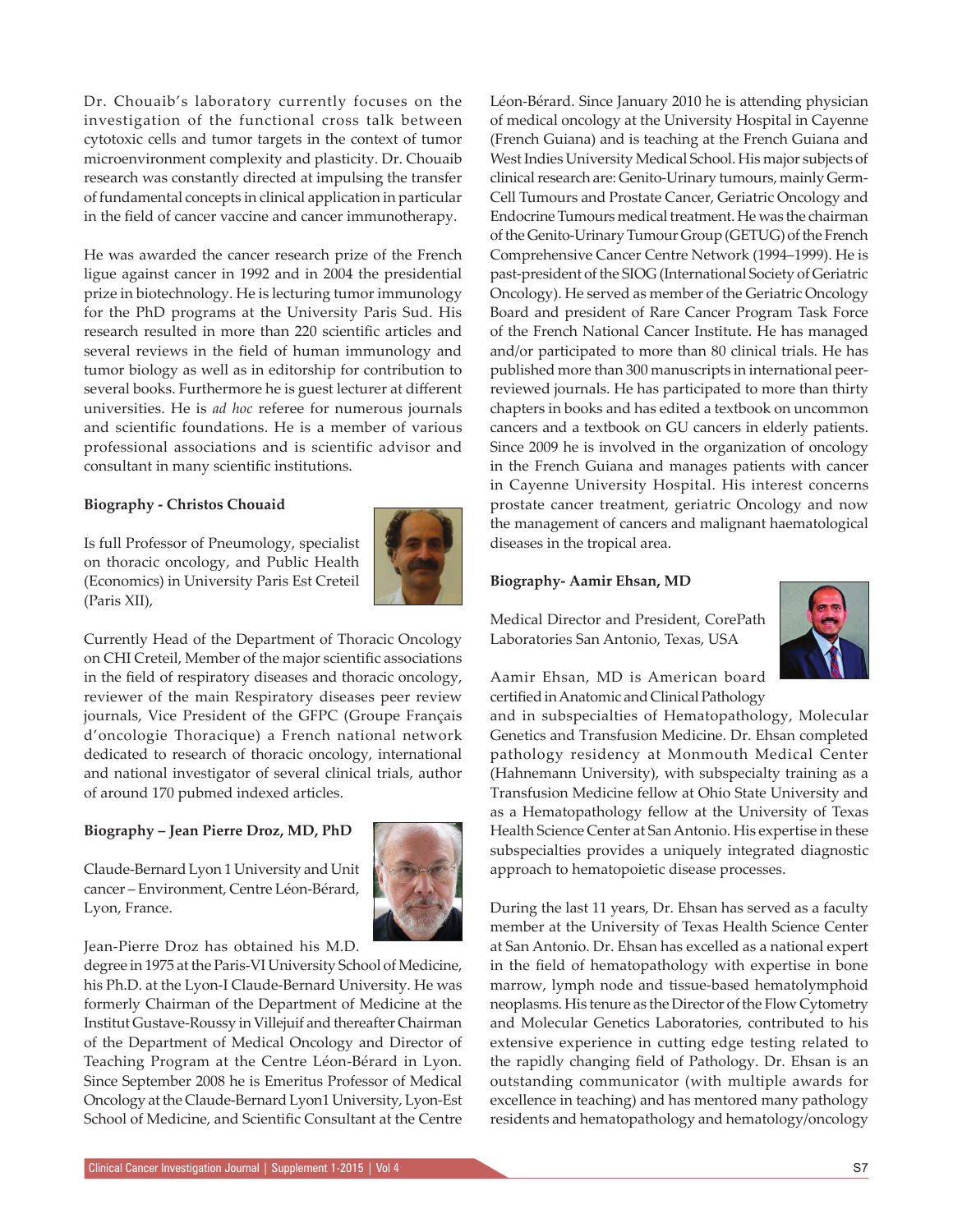fellows. He has contributed significantly to scientific work in peer reviewed journal articles, authored textbook chapters and has been the invited speaker at national teleconferences.

Dr. Ehsan is the Founder and serves as the Medical Director of CorePath Laboratories in Texas, USA. CorePath is a nationally reputable laboratory with expertise in Oncologic Pathology.

# **Biography- Dr. Essaadi Ismail**

Medical Oncology Department at Ibn Sina Military Hospital of Marrakech.



ESSADI ISMAIL is native of Casablanca in

08-10-1982, and has lived in Marrakesh since 2013. Since 2007, he practices Medical Oncology area in which he has several publications. In 2010 he worked as attached to the Medical Department of the Cancer Institute Gustave Roussy in Villejuif in France. In this capacity he participated in several clinical trials. Member of the Moroccan Association for Research and Training in Medical Oncology, Cancer Moroccan society, and the European Society for Medical Oncology. In 2012 he obtained a university certificate in clinical trials. Since 2013, he is responsible for the medical oncology department at Ibn Sina military hospital of Marrakech.

# **Biography - Dr. Abderrazak Hajjioui**



• Head of Department of Physical Medicine and Rehabilitation, University Hospital Hassan II fez since November 2011.



- Assistant Professor of Physical Medicine and Rehabilitation since April 2011, Faculty of Medicine and Pharmacy, Sidi Mohamed Ben Abdellah University, Fez.
- Graduated as Physiatrist in 2009.
- Certificate of specialized training in Physical Medicine and Rehabilitation, University of Paris V, 2005–2007.
- Doctor of Medicine, Faculty of Medicine and Pharmacy, Mohamed V University, Rabat July 2005.

# **2. Abilities and academic degrees**

- European Master of Physical Medicine and Rehabilitation in the ECPIR "Education Curricula Project in rehabilitation" designed by Tempus MEDA Morocco 2006–2009 in collaboration with the University of Messina (Italy) project , University Paris V René Descartes ( France ) and the University Mohamed V. (Rabat).
- Certificate of Specialized Training in Physical Medicine and Rehabilitation , University René

Descartes Paris V. Faculty of Medicine Cochin Port-Royal, 2005–2007.

- University Diploma of Epidemiology and Clinical Research. Faculty of Medicine and Pharmacy, Sidi Mohamed ben Abdallah University. Fez, 2004–2005.
- University Diploma "Orthopedic Medicine and Physiotherapy," René Descartes Paris V University Faculty of Medicine Cochin Port- Royal, 2006–2007.
- Inter-University Diploma "cranio-cerebral trauma. Medical and social aspects" University of Versailles Saint -Quentin. Faculty of Medicine, 2005–2006.
- University Degree in Medical Education. University Mohamed V. Faculty of Medicine and Pharmacy, Rabat, 2008–2010.
- Ability "Assessment and treatment of pain", Claude Bernard Lyon 1 University France. From 2010 to 2012.
- University degree "Musculoskeletal ultrasonography" Joseph Fourier University - Grenoble 2012–2013.
- University degree "prosthetics and orthotics for motor disability," Nancy - Lorraine University. 2012–2013.

## **3. Research activity**

• More than 40 papers in the National and International Medical Journal.

## **4. Teaching and administrative responsibilities**

- Member of the Board of Directors of Hassan II University Hospital of Fez 2013–2016.
- Member of the Medical Advisory Committee of Hassan II University Hospital of Fez.
- Head of Department of Physical Medicine and Rehabilitation in Hassan II University Hospital of Fez.
- Member of the Courses and Exams Commission, Faculty of Medicine and Pharmacy of Fez.
- Member of the Laboratory of Neurosciences, Faculty of Medicine and Pharmacy, Sidi Mohamed Ben Abdellah University, Fez.
- Responsible of a research team "psychophysics" in the Laboratory of Neurosciences, Faculty of Medicine and Pharmacy, Sidi Mohamed Ben Abdellah University, Fez.
- Member of the Sinology Committee of Hassan II University Hospital of Fez.
- Member of Thoracic Oncology Committee of Hassan II University Hospital of fez

# **Biography – Dr. Nabil Ismaili**

Medical Oncology, Mohammed VI University Hospital, Marrakech, Morocco . E-mail: nabilismaili@yahoo.fr, ismailinabil@ yahoo.fr. Tel: 00(212)665019636



After 5 years of medical school at Mohammed

V University, Faculty of Medicine and Pharmacy and 2 years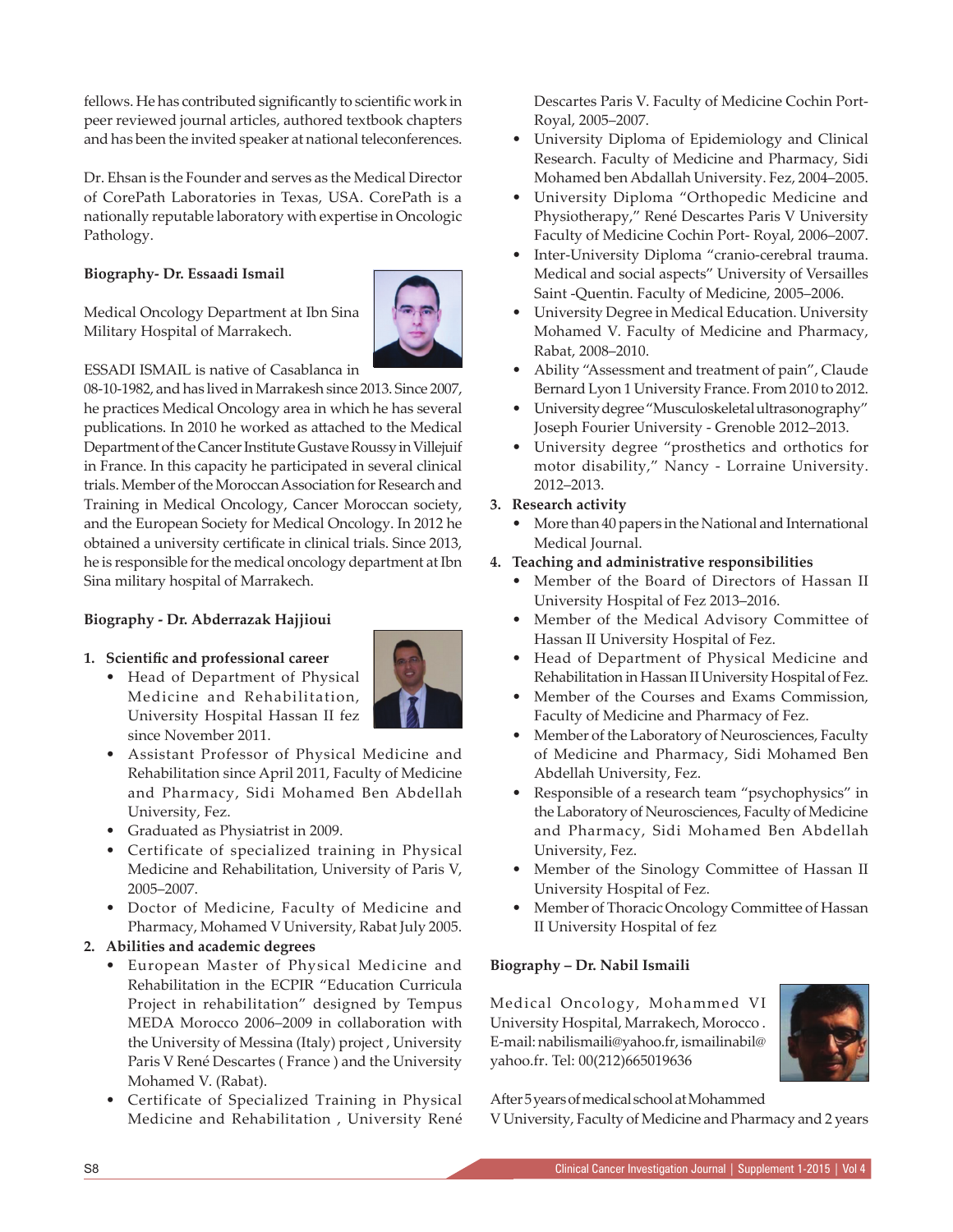of medical practice at the University Hospital in Rabat - Morocco, he joined the department of medical oncology at the National Institute of Oncology in Rabat for a period of 4 years and the department of medical oncology at Léonbérard Cancer Center in France for a period of 1 years and he get the degree of Medical Oncologist.

The main research areas in which he participated concerned different types and aspects of cancer diseases: Breast and gynecologic cancers, urological cancers, gastro-intestinal cancers and nasopharyngeal cancers.

His team has contributed significantly to these fields and has published over than 70 peer-reviewed publications.

He is an executive member in various associations in Cancer Research (MEACR: Meddle East Association of Cancer Research; ASCAS: Association Scientifique des Cancérologues du Sud; AMFROM: The Moroccan Association of Training and Research in Medical Oncology). In addition, I have several certificates in different fields of oncology (short training in Morocco and abroad).

He worked at regional cancer center of Agadir from July 2010 to July 2012. Currently He work as a Medical Oncologist at the Cancer Center of Marrakech in Morocco.

Specialisations: Breast cancer and Urologic cancers.

He is an editor of Books:

- Management of gastric cancer: INTECH http://www. intechopen.com/books/management-of-gastric-cancer
- Handbook of urothelial cancers (in process): Nova Publishers

Editorial Board member of several journals:

- Journal of clinical urology and urologic thechnology; http://jcuut.uscip.us/. Journal of Nasopharyngeal Carcinoma, http://journalofnasopharyngealcarcinoma. org/. Case report in urology, http://www.hindawi.com/ crim/urology/. The Open Access Journal of Science and Thechnology.
- Guest Editor: Curent Angiogenesis: Topic: Antiangiogenic agents in solid malignancies.

# **Biography – Pr JALIL Abdelouahed**

National Institute of Oncology, Rabat Morocco. E-mail: jalilabdelouahed@yahoo.fr



### Head of Unit of Oncologic Surgery Member

of the French Association of Surgery. Graduated from Paris Sud University in Breast Cancer Surgery and Restorative Breast Surgery.

#### **Biogrphy – Dr. Nawfel Mellas**

Professor of Medical Oncolog at the Faculty of Medicine of Fez, and Head of the Department of Medical Oncology at Hassan II University Hospital. Founding



#### **Biography - Dr. Sihame Lkhoyaali**

Department of Medical Oncology, National Institute of Oncology, Rabat, Morocco

Lkhoyaali sihame was admitted in March



2008 as an intern at the University Hospital Ibn Sina Rabat. She began her training in medical oncology at the National Institute of Oncology Moulay Abdellah in 2010. The subject of herdoctorat was presented at the European society of medical oncology Congress and interest the impact of cancer in the elderly and family. In 2012, she won the best abstract in Panarab congress. Actually she is a member of ESMO, ASCO (American Society of Clinical Oncology) and AMFROM (Moroccan Association for Training and Research in Medical Oncology). Her research interests are diverse: Psycho-oncology, targeted and anti-angiogenic therapy.

### **Biography - Nadia El-Sayed Zaki, MD**

Medicine and Hematology, Clinical Director of Alexandria Clinical Research Center, Faculty of Medicine, University of Alexandria, Alexandria, Egypt. E-mail: nadiazaki65@yahoo.com. Mobile Phone: +2 0100 5 32 65 45



Dr. Zaki is the Executive Clinical Director of Alexandria Clinical Research Center. She is a Certified Trainer of Good Clinical Practice, Clinical Research Coordination, and International Research Ethics, University of Maryland, USA. She is Professor of Internal Medicine, Hematology and Hemato-Oncology, Faculty of Medicine, Alexandria University, Egypt. She is an active member of several National and International Societies of Hematology, Hemato-Oncology and Bone Marrow Transplantation including the International Society of Hematology (ISH), the European Society of Hematology (EHA) and the Arab Medical Association against Cancer (AMAAC). She has